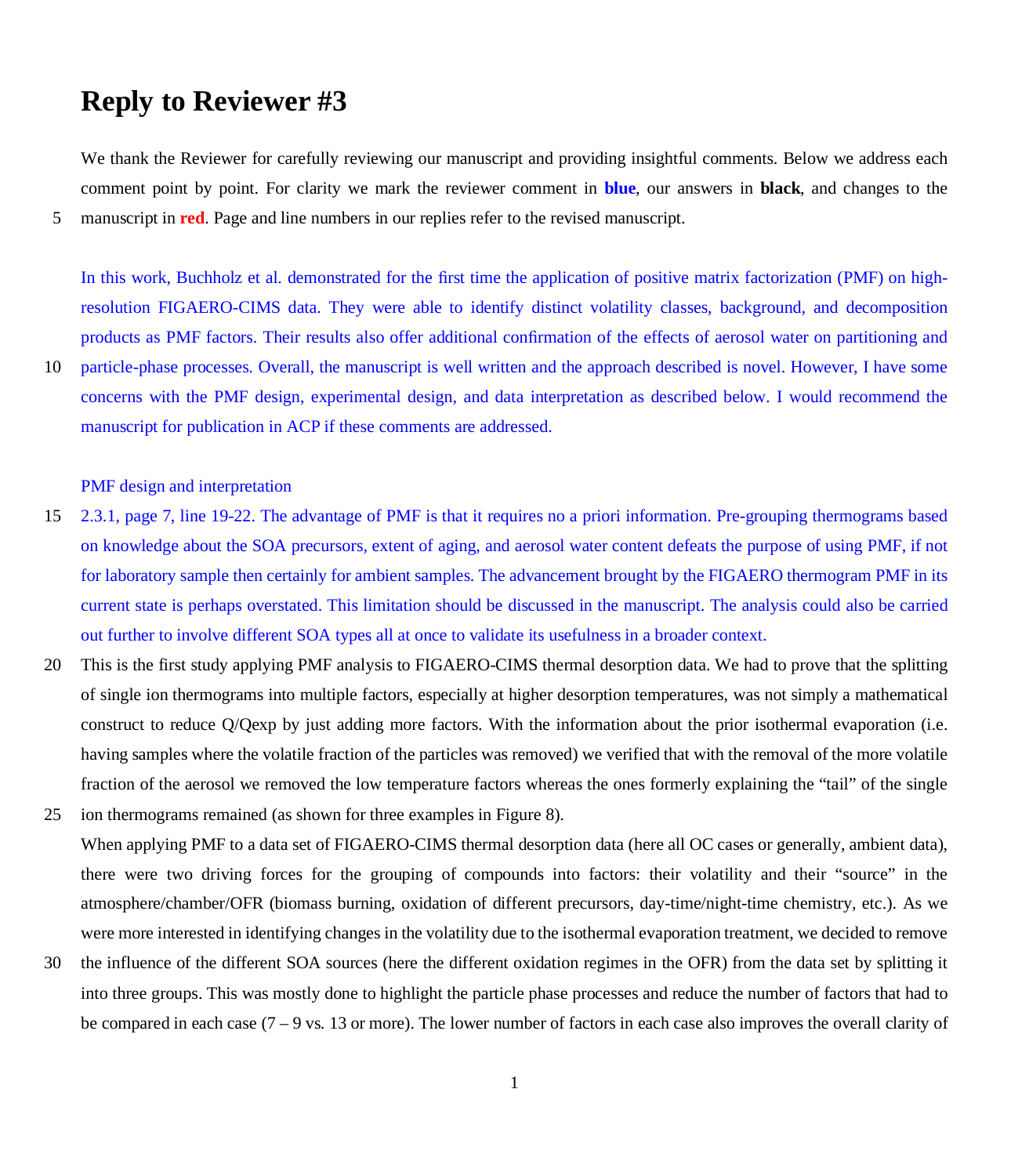the manuscript. But pre-grouping the data is not a requirement for using PMF with thermal desorption data. We adjusted the last paragraph of section 2.3.1 to clarify this:

35

When performing PMF with the combined dataset with all available thermogram scans, the large number of factors (13 or more) necessary to explain the observed variability complicated the analysis and interpretation (see case study in SI section 1.4). Thus, the thermogram scans were grouped by SOA type (i.e., t<sub>evap</sub> = 0.25 h & 4 h particles, dry & wet conditions of one SOA type: four thermogram scans per group). This pre-grouping reduced the number of factors in each group enhancing their 40 interpretability while still enabling a direct investigation of the changes due to the evaporation/humidification for one SOA type. But generally, splitting the data by SOA type or even knowing about such different SOA types/sources in the data is not a requirement for analysing a thermogram dataset with PMF.

The information about using the filter blank data was moved to the description of the treatment of raw data in section 2.2 (page

45 4, line24):

For the PMF analysis, we did not subtract the filter blank measurements but rather added the corresponding filter blank thermograms to the dataset to help with the identification of the background factors, i.e., factors dominated by compounds from the instrument and/or filter background (more details on factor identification in section 3.1).

- 50 We strengthen this argument with the case study now provided in SI section 1.4 (see comment below) which concludes with: This case study shows that the same overall conclusions can be drawn by pre-grouping the data according to the information of the sampling conditions (here the SOA type) or the combined dataset. With the combined dataset a higher number of factors (here at least 13) has to be chosen to cover all details in the dataset equally well. For ambient data a combined, dataset approach is favourable as limited information is available for any pre-grouping and such an extra step is not desirable. For a detailed
- 55 study on e.g. particle phase processes with designed SOA types (as presented in this study), a pre-grouping can be beneficial to highlight the fine details hidden in the dataset.

We elaborate on comparing the different SOA types/running PMF on combined data sets in the reply to the next two comments and added two new section about this to the SI material (section 1.3 and 1.4).

60

3.1. Page 11, Line 10-13: Why is not a consistent factor identified across all SOA types (L, M, H, x dry, humid)? Is it expected that, for example, species that make up LV1 have negligible contributions to the overall SOA mass and evaporation behavior under the MediumOC ("M") conditions? It seems to me that there is significant factor blending here. Have the authors tried to combine the different SOA types (e.g. L and M) and see if the different factors (e.g. LV1, LV2, MV1, MV2) can be retrieved 65 all the same?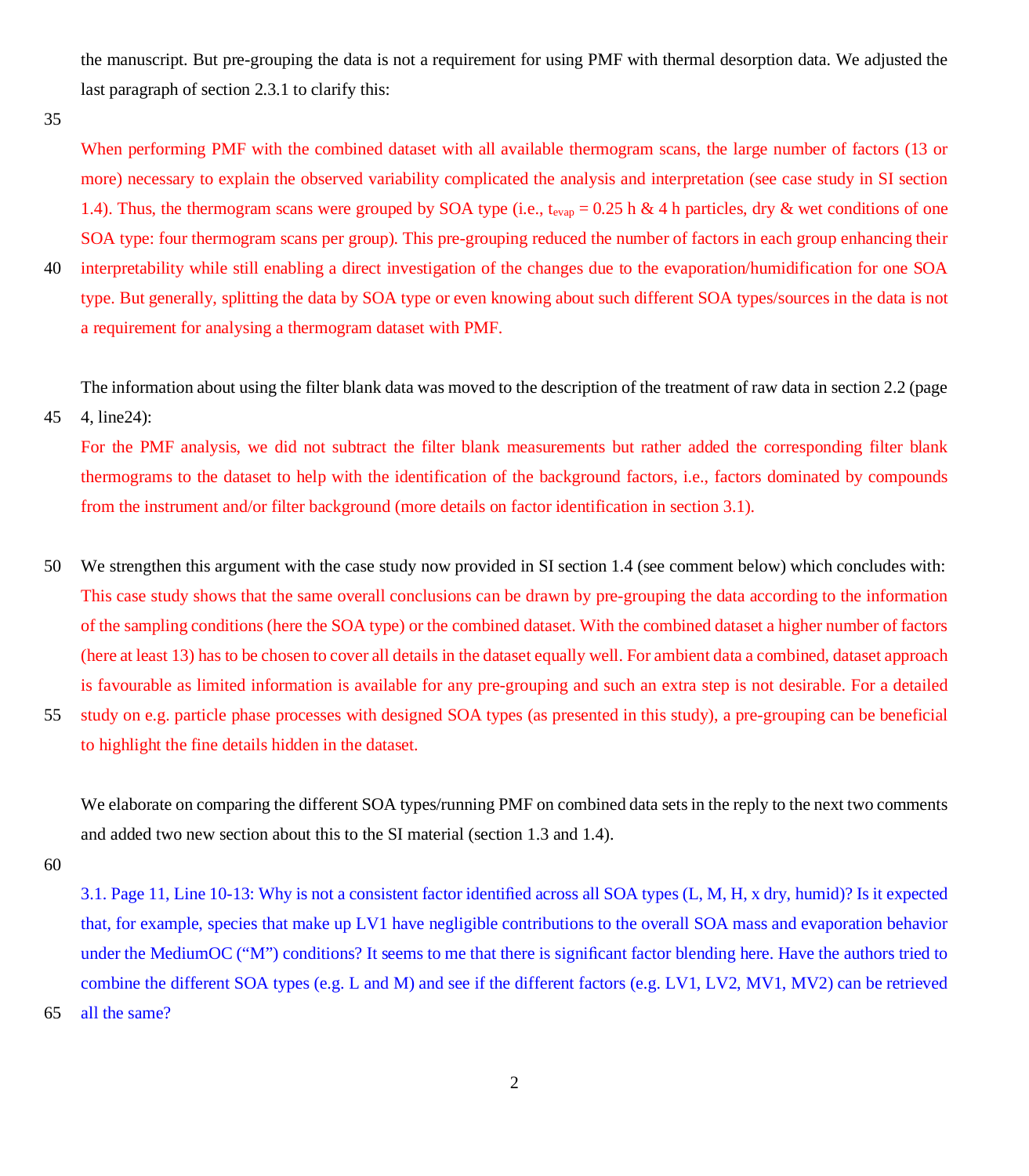We have combined different SOA types at the same sampling condition for PMF analysis. We present this investigation in the new SI section 1.4 and the summarised conclusions are presented in the reply to the next comment.

Page 12. Line 3 to 7: Filter/instrument-related background should be consistent for low- and mediumOC samples. The direct

70 evaporation ions after isothermal evaporation observed in lowOC samples should therefore be expected to appear in the mediumOC sample as well, but why do they not?

This and the previous comment require a more detailed explanation of the performance of PMF for datasets with two different driving forces for the grouping into factors (here SOA type and volatility). As this explanation is also of interest to the future readers of our manuscript, we decided to add two new sections to the SI material. The SI sections are referred to in the

- 75 manuscript in section 3.1 after the V-type factors are described (page 11 line 20). In SI section 1.3 (also see below) we use an artificial data set to inspect the way in which PMF groups compounds of the same volatility but with different contribution to the SOA samples. In section SI 1.4, we now present PMF results from a dataset combining all three SOA types (low-, medium-, and highOC) for one sampling condition (dry,  $t_{evap} = 4h$ ). This sampling condition was chosen to remove the influence of the additional contamination (lowOC, dry,  $t_{evap} = 0.25h$ ) and wet chemistry (highOC wet samples) which would introduce another
- 80 2 4 factors in the solution.

Briefly, although there are many ions in common especially for the low- and mediumOC case (as the reviewer also points out), this does not necessarily lead to common factors between the SOA types. The ratios between the ions changes significantly (i.e. a common ion A is associated with a set of compounds in one SOA type and correlates with another set of compounds in the other) as the oxidation chemistry is changed switching from low- to mediumOC SOA forming conditions in the OFR. This

85 change in SOA source will dominate the grouping in PMF for compounds with similar volatility. This is what is meant at the end of the Conclusions by "A careful PMF analysis of the thermogram data will reveal the changes in volatility and the contribution of thermal decomposition to the signal in addition to information about changes in the physical sources of the organic material.".

Combining the different SOA types leads to a number of common factors if an 8-factor solution is selected. However, this

- 90 solution would not be categorised as "best" according to the criteria used to select the solution for the pre-grouped dataset. A 13-factor solution (which is of the same quality as the ones for the pre-grouped dataset) explains 20-25% of the signal of each SOA type by common factors. All V-type factors from the pre-grouped dataset have a similar counterpart in the 13-factor solution. Thus, we conclude that the pre-grouping is not the main reason for the absence of common factors between the SOA types but caused by the reasons given in the previous paragraph and in more detail in SI section 1.3.
- 95

SI section 1.3:

#### **1.3 Drivers controlling the grouping of compounds into PMF factors**

When analysing a data set of FIGAERO-CIMS thermal desorption containing multiple samples with PMF, there are two driving forces for the grouping of compounds into factors: their volatility and their "source" in the atmosphere/chamber/OFR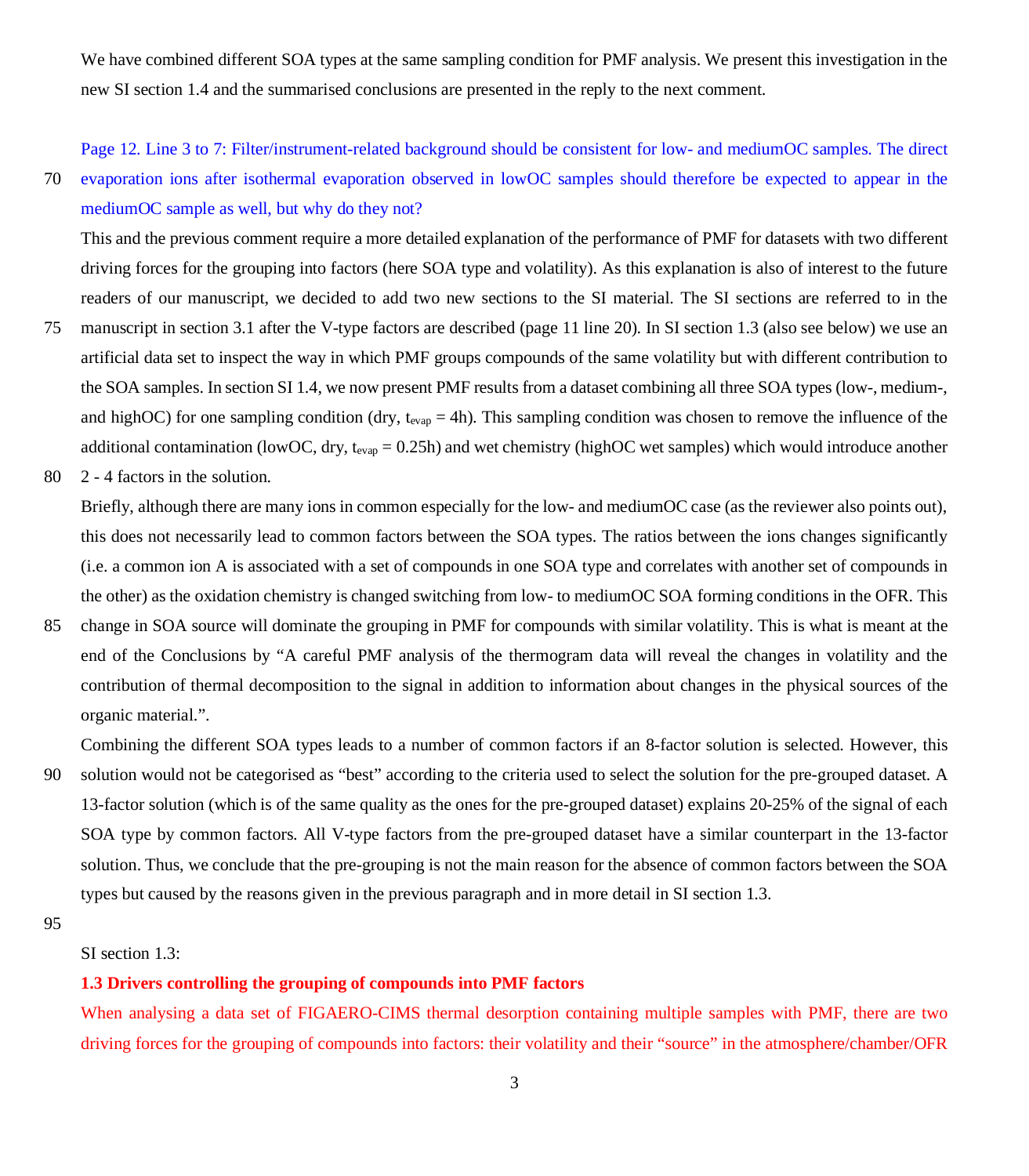100 (biomass burning, oxidation of different precursors, day-time/night-time chemistry, etc.). To investigate the competition between these two drivers, we create simple artificial data sets (Figure S 10). We combine 4 compounds A, B, C, and D (with nominal ion masses of 1, 2, 3, and 4) to form 4 SOA types (SOA1, SOA2, SOA3, SOA4). A, B, and C have the same volatility. A has the same thermogram in each SOA type.

In scenario X, we investigate as an extreme case the combination of SOA1 (containing A, B, and D) and SOA2 (containing A,

- 105 C, and D). This scenario can be interpreted one source/process creating A and B at the same time for SOA1, but than a different pathway created A together with C in the case of SOA2. The 3-factor solution PMF result for this scenario (SOA1 & SOA2) is shown in Figure S 11. The common compound A has exactly the same thermogram behaviour in both samples. But as it once correlates with B (in SOA1) and once with C (SOA2), A is explained with Factor 1 (black) for the SOA1 sample and with Factor 2 (red) for the SOA 2 sample. Even increasing the number of factors does not create a "common" factor which
- 110 contains only A. For this scenario, the different "source" for A (which lead to different compounds correlating with it) dominates the factor identification and not the fact that A, B, and C have the same volatility. Note that compound D which also does not change between SOA1 and SOA2 is separated into its own factor. Here the difference in volatility (from A, B, and C) is the driving force for the factor grouping.

In scenario Z, SOA3 and SOA4 each contain all 4 compounds. The concentration of A is the same in both types while the

- 115 contribution of C is higher in SOA4 than in SOA3 and that of B is lower. The 3-factor solution for this scenario is depicted in Figure S 12. Again, we find two factors explaining the behaviour of the three compounds with the same volatility. But now factor 2 (red, dominated by A and C) has a considerable contribution to both SOA types. Figure S 13 shows how the thermograms of A are explained by the two factors. Similar to scenario X, we can interpret the factor grouping by changes in the processes/sources producing the compound A, B, and C. Factor 1 (black) stands for process 1 creating the majority of C
- 120 and some A. Process 2 creates mostly A and B is explained by factor 2. Again factor 3 (containing D) is again differentiated by the different volatility of D. Integrating the factor thermogram profiles shows that the more volatile fraction of SOA4 is formed by process 2 while that the fraction of SOA3 with the same volatility is formed by both processes 1 and 2 (Figure S 14).

This Scenario Z is very similar to comparing e.g. samples from low- and mediumOC SOA. Many ions occur in both SOA

- 125 types, but the ratios between them change. Many products in the oxidation of  $\alpha$ -pinene can be formed via different pathways, but depending on the reaction path, they will correlate with different other products. The change in the oxidation field (increase of  $[O_3]$  and  $[OH]$ ) probably affected the  $HO_2/RO_2$  chemistry which has a strong influence on e.g. highly oxygenated material (HOM) and dimer formation, i.e. we changed the ratio between reaction paths.
- 130 SI section 1.4:

### **1.4 PMF analysis of a dataset combining different SOA types**

To study if the different SOA types are really as different as the factors identified in section 3.1 suggest or if this was artificially introduced by pre-grouping the data, we conduct a PMF analysis with the data grouped by sampling conditions. The dry,  $t = 4 h$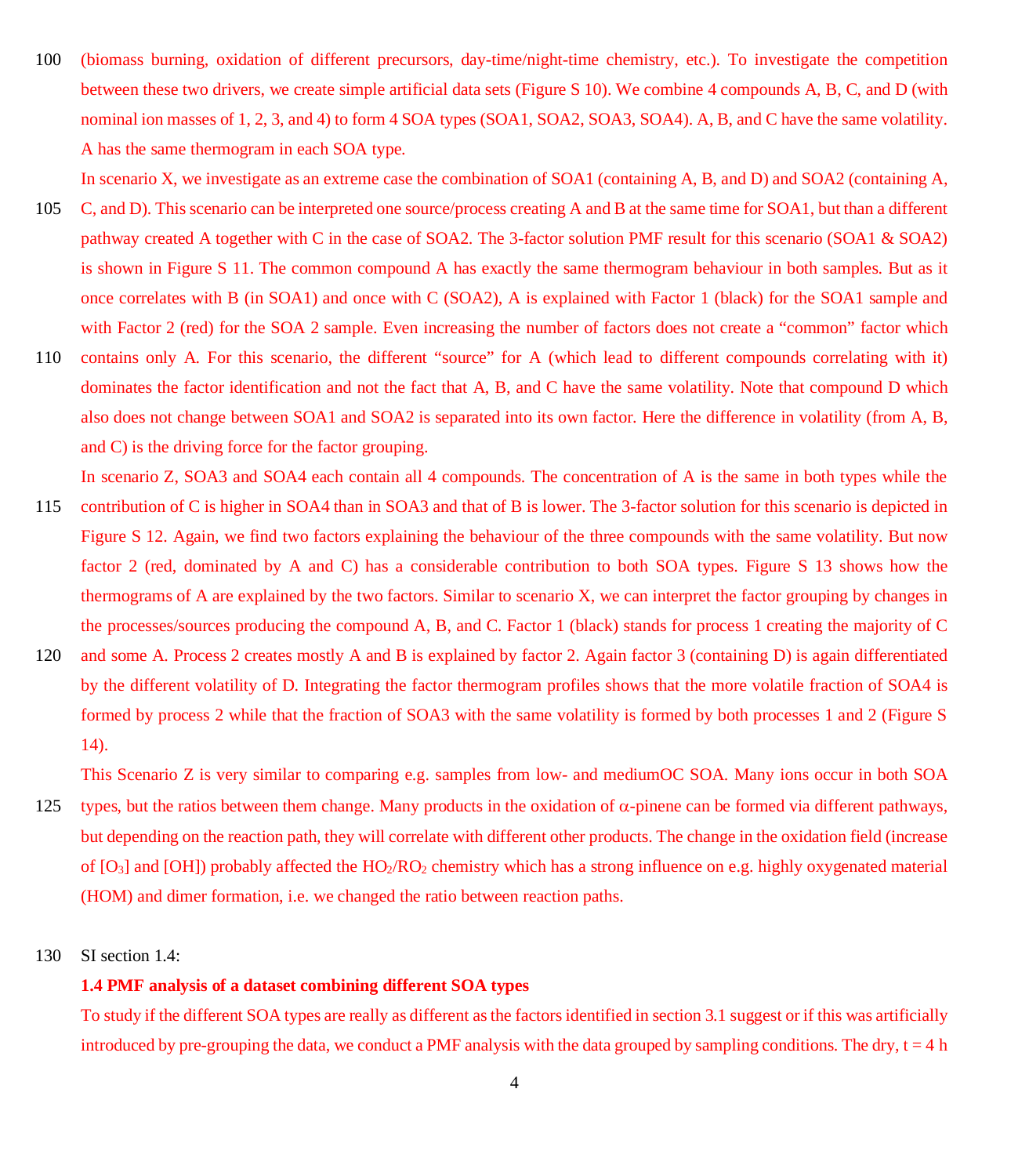set was chosen for detailed analysis as we did not want to introduce the added complication of aqueous phase chemistry and

- 135 the dry lowOC sample at  $t = 0.25$  h had a large contamination unique to that sample. In the following, we will refer to this as the "combined dataset". The analysis conducted with data pre-grouped by the SOA type will be labelled "pre-grouped". The 8- and 13 factor solutions for the combined dataset are shown in Figure S 15 and Figure S 16. Based on the change in
- *Ratio<sub>exp</sub>* values and the residual time series, 8 was the minimum number of factors need to capture the thermograms of all 3 SOA types equally well. But to reach residuals as low as in the pre-grouped datasets, 13 factors are needed. Especially the
- 140 lower  $T_{\text{desom}}$  regions in the low- and highOC case and the high  $T_{\text{desom}}$  part of the mediumOC sample are improved (Figure S 17). Note that with the same criteria applied in the section 2.3.3, we would not select the 8-factor solution as a "best" solution. There are no factors in the 8-factor solution which are unique to one SOA type. 4 factors (FV1, FV4, FV7, and FB/D1) occur in all SOA types explaining 80% of the signal of the mediumOC sample and 50% of the low- and highOC samples. The other 50% of the signal are explained with two factors each (lowOC: FV2 and FV5, highOC: FV3 and FV7) which also occur in the
- 145 mediumOC sample.

The 8-solution suggests very strong similarities between the three SOA types with a gradual shift in composition with increasing oxidation. But this solution does not capture the detailed thermogram behaviour of single ions very well as the high residuals suggest (Figure S 18 for the example ion also discussed in sections 3.2 and 3.3). When this is improved in the 13 factors solution, the degree of similarity decreases. Here, 20% - 25% of the signal in each SOA type is explained by factors

150 common to all SOA types (FD1, FB1, and FV1). There are some factors with significant contribution to two SOA types (e.g. FV2 and FV10 for low-/mediumOC or FV3, FV6 and FV11 for medium-/highOC). To compare the factor mass spectra derived with the combined and the pre-grouped datasets, we use the spectral contrast angle,  $\theta$ .  $\theta$  is derived from the dot product of two mass spectra (Wan et al., 2002):

$$
cos\theta = \frac{\sum_{i} a_{i}b_{i}}{\sqrt{\sum_{i} a_{i}^{2} \cdot \sum_{i} b_{i}^{2}}}
$$

155 where  $a_i$  and  $b_i$  are the intensities of ion i in mass spectrum 1 and mass spectrum 2. Two mass spectra are considered to be similar if  $\theta$  is between 0° and 15°, somewhat similar but with important differences if  $\theta$  is between 15° and 30°, and different with  $\theta$  values >30° (Bougiatioti et al., 2014).

The results from the pairwise comparison of each factor identified in the pre-grouped datasets with all factors from the combined dataset are shown in Figure S 19. All V-type factors identified in the pre-grouped dataset have a (at least somewhat) 160 similar counterpart in the combined dataset (e.g. LV4 and FV7, MV4 and FV8, HV2 and FV6). This shows that the missing similarities between factors identified in the pre-grouped dataset is not artificially induced by the pre-grouping but rather stems from the shifts in SOA composition with increasing oxidation. The changes in the groups of correlating ions will cause compounds that occur in all SOA types to be grouped into different factors as explained with the simplified dataset in SI section 1.3. The factors FV2, FV3, and FV4 show similarities to two factors within the corresponding SOA types. This suggests

165 that either more factors are needed in the combined dataset to resolve the thermogram behaviour of the compounds represented by these factors, or that there was "factor-splitting" in the pre-grouped dataset (i.e. too many factors). Also, the combined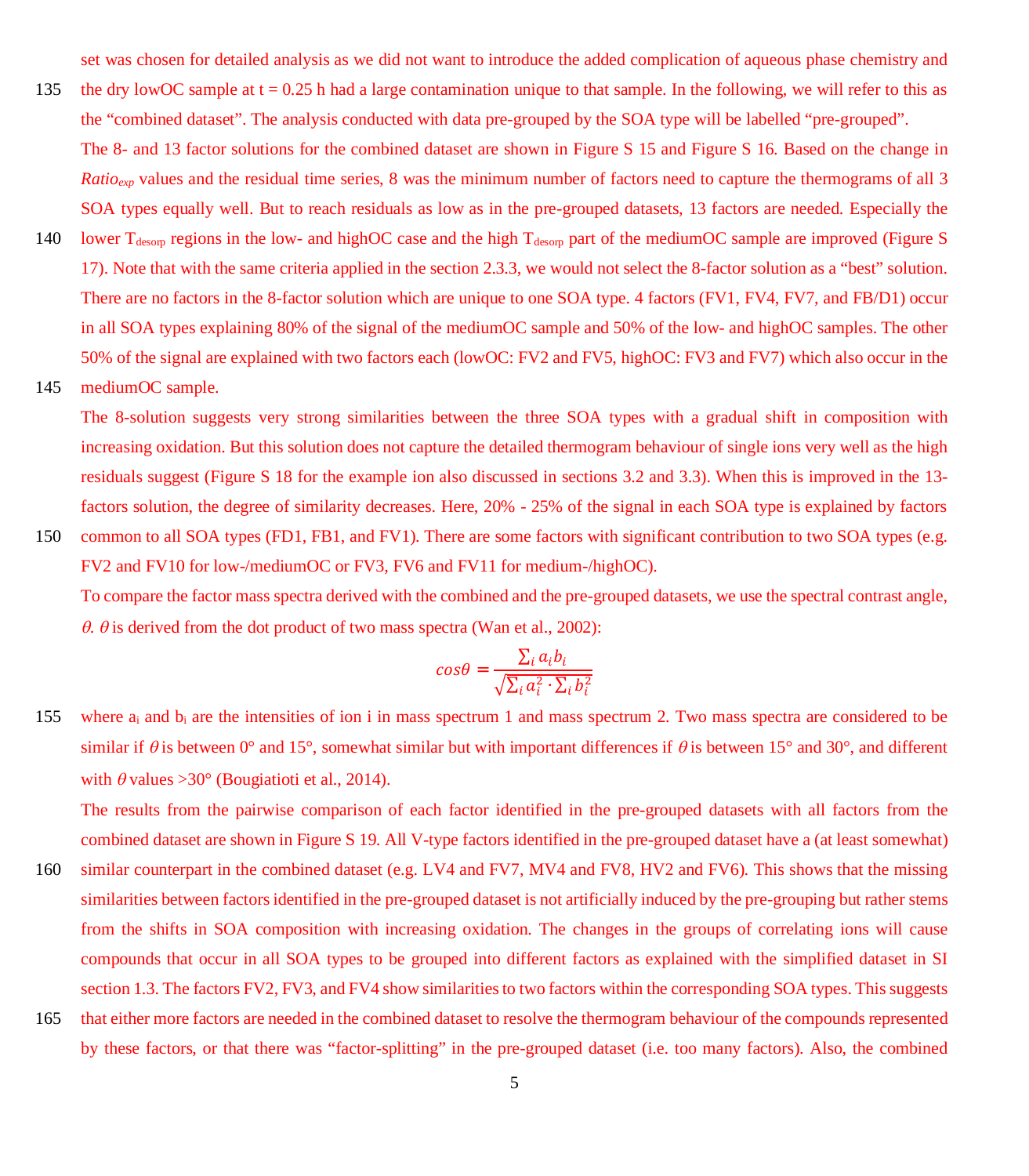dataset uses only the information from the dry,  $t_{evap} = 4$  h sample while the pre-grouped ones contain all 4 sampling types. Thus, behaviour unique to a different sample type cannot be correctly captured (e.g. LC1&2 or H-WET).

This case study shows that the same overall conclusions can be drawn by using pre-grouping the data according to the 170 information of the sampling conditions (here the SOA type) or the combined dataset. With the combined dataset a higher number of factors (here at least 13) has to be chosen to cover all details in the dataset equally well. For ambient data a combined,

- dataset approach is favourable as limited information is available for any pre-grouping and such an extra step is not desirable. For a detailed study on e.g. particle phase processes with designed SOA types (as presented in this study), a pre-grouping can be beneficial to highlight the fine details hidden in the dataset.
- 175

## Experimental Design

SI 1.1: Some experimental designs are unclear. Did the collection of the 0.25 hr isothermal evaporation sample start immediately after filling up after size selection? Was the t\_0.25hr aerosol collected directly at the outlet of the DMA column, or was the aerosol drawn through the RTC first?

180 The t<sub>evap</sub> = 0.25h sample was collected directly from the outlet of the Nano-DMAs and the residence time is the average time particles resided on the filter between their collection and the start of the desorption. The 15 min residence time for "fresh" particles and its consequences is explained in the last paragraph of SI section 1.1. We have included this information now in the short description in the main manuscript and modified the passage in SI section 1.1 to make this clearer:

## 185 Main text:

Note that the evaporation time of 0.25 h for the "fresh" sample does not stem from residence in the RTC but rather from the collection time on the filter (see SI section 1.1 for details). Due to this minimum evaporation time the FIGAERO-CIMS measurements will underestimate the contribution of volatile compounds in the particles as they leave the OFR.

## 190 SI section 1.1:

Two types of particles samples were collected with the FIGAERO-CIMS: "fresh" particles (labelled  $t_{evap} = 0.25h$ ) were collected directly after size selection with a nano differential mobility analyser (NanoDMA, 80 nm electro mobility size) and "RTC" particles (labelled t<sub>evap</sub> = 4h) which were left to evaporate at ~20 °C for 3 - 4 h in a residence time chamber (RTC) prior to collection on the FIGAERO filter.

Evaporation of aerosol already collected on the filter during the 15 minute collection period is likely to be significant for t\_0.25hr samples, and should therefore be taken into account. It would be good to show, at least qualitatively, how much effects this has for different evaporation timescales.

The collection period was 30 min for the fresh samples. 15 min is the average time the particles reside on the filter before the 200 desorption starts. From the isothermal evaporation experiments we know that between 4% (highOC, dry) and 32% (lowOC,

<sup>195</sup>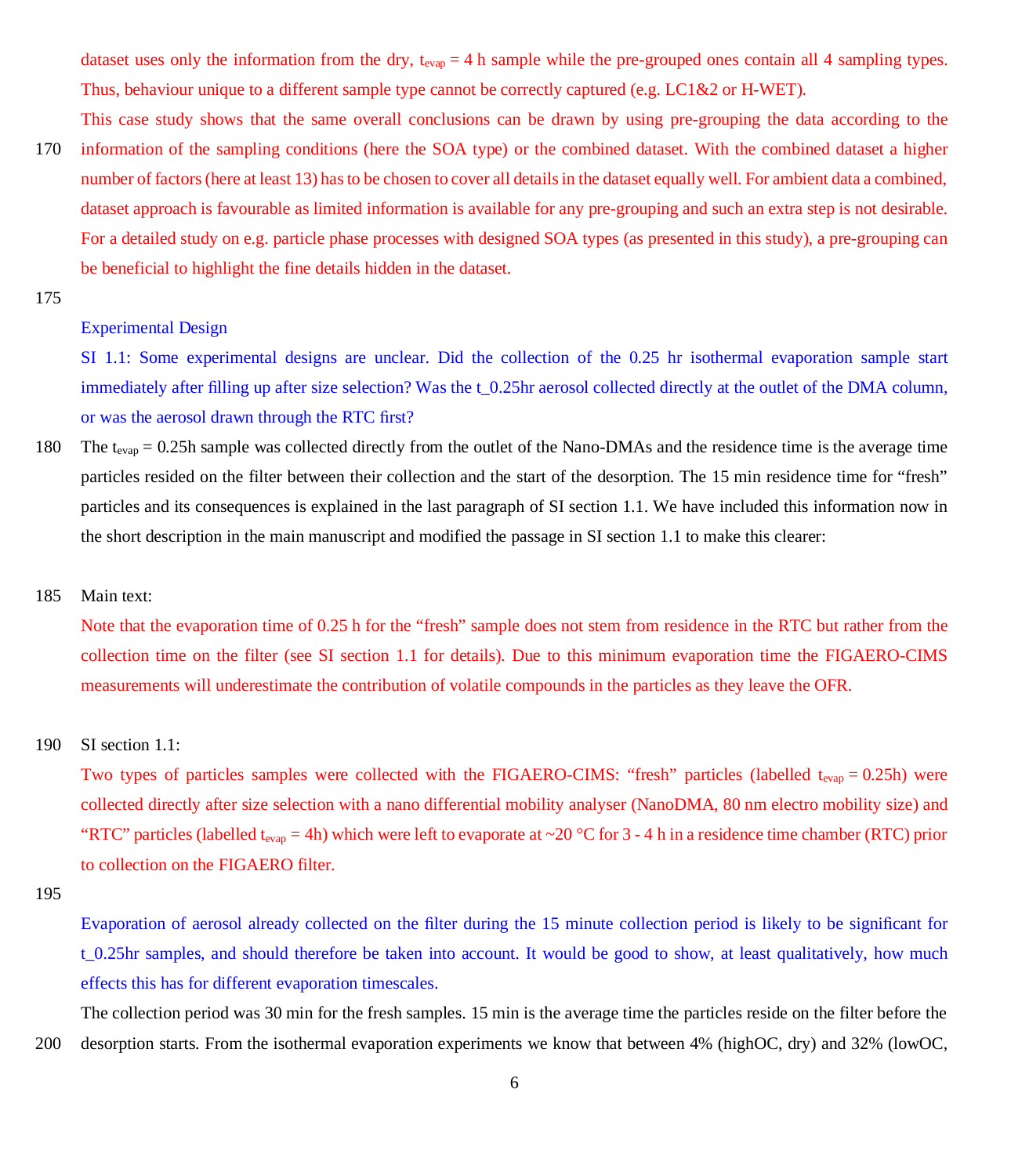wet) of the particle volume evaporates in the first 15 min. This information was used when comparing the contribution of Vtype factors in Figure 8. The x-axis position of the bars is the average VFR value from the isothermal evaporation

Considering the potential artifacts introduced by the use of a stainless RTC (as mentioned by the other referee), I was surprised 205 that the authors did not attempt (or mention) isothermal evaporation directly over the FIGAERO filter, as has been done in some previous studies (e.g. Schobesberger et al. 2018). It seems to me a lost opportunity to monitor gas-phase changes that can corroborate particle-phase observations. I would like to see a comparison between isothermal evaporation RTC vs. FIGAERO filter results, at least under dry condition, that shows if there is any systematic biases introduced by the use of RTC. Such a direct comparison of these two methods would indeed be very interesting. Please, note that our experiments were

- 210 conducted in 2016 while the earliest publications about FIGAERO-filter evaporation studies came out in 2018 (D'Ambro et al., 2018). Later, we did discussed our results with scientist involved in the FIGAERO-filter evaporation studies. Direct comparisons of the methods are difficult as different FIGAERO and chamber design were used. However, qualitatively we observe very similar behaviour, namely the removal of the signal fraction at lower Tdesorp values leading to more shallow and broader single ion thermograms.
- 215 The original purpose of the experiments creating this data set was to provide reliable and direct measurements of isothermal evaporation as a base for detailed process modelling (Buchholz et al., 2019; Yli-Juuti et al., 2017). The particle size measurements during isothermal evaporation in the RTC is not biased by any assumptions about mass conservation/wall losses/filter collection issues. The FIGAERO-CIMS measurements were added to quantify chemical composition changes during this isothermal evaporation as the Aerosol Mass Spectrometer (AMS, Aerodyne Research Inc.) could not reliably detect
- 220 the expected changes.

The potential artefacts of stainless-steel walls are mostly concerning reactions on those walls (e.g. peroxide decomposition as mentioned by reviewer #2) or increased uptake of oxygenated compounds from the gas phase. In our setup, all compounds that evaporate from the particles are considered lost to the walls and not interfering with the particles anymore. Tests with different aerosol loadings in the RTC showed no significant differences in particle evaporation. This confirms that the stainless-

- 225 steel walls are very effective in taking up the evaporated compounds and there is no build-up of compounds in the gas phase. We are collecting and investigating the remaining particles after isothermal evaporation in the RTC and determine their composition. This composition is representative for the residual particles after isothermal evaporation independent on how many particles were lost to the walls and what happened to the evaporated vapours once they were taken up by the walls. With the FIGAERO-filter evaporation method different types of possible artefacts have to be considered, e.g. differences in
- 230 mass loading on the filter can shift  $T_{\text{max}}$  values considerably (SI material to Huang et al., 2018). These can be avoided with the RTC based approach presented here.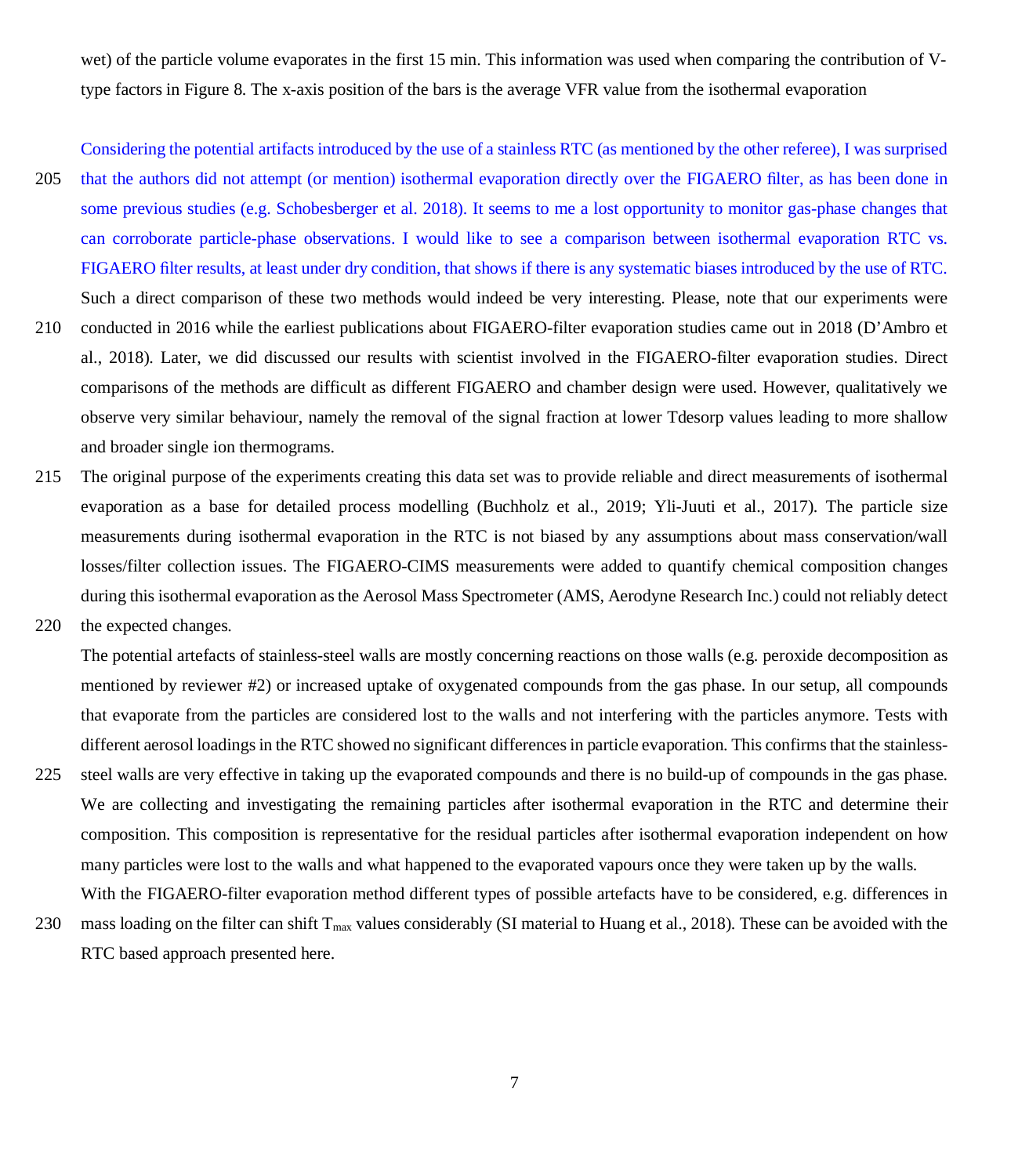### 235 Minor comments

Figure S5: Were the labels for MV1 and MV2 switched? It is also surprising that the Tmax increases going from ELVOC, LVOC, to SVOC categories, if the labels are indeed correct.

Yes, the labels M1 and M2 were indeed switched in Figure S5. We corrected this. Note that the labels were correct in Figure 6 in the main manuscript.

#### 240

Page 2. Line 5: The application of this technique to ambient data is not shown or discussed in the manuscript. This sentence should be removed.

We simply want to point out that the presented method is not restricted to lab data sets. We are currently studying the application of this method to an ambient data set which will be the content of a future publication.

245

## Page 2. Line 6: What is meant by "physical source"?

We were referring to the typical "sources" identified with PMF analysis of e.g. AMS data. There factors are interpreted as organic aerosol (OA) types such as hydrocarbon-like (HOA) or oxygenated OA (OOA). Another way of interpretation is linking the time series of factors to other measurements identifying the process forming the OA (e.g. traffic emissions). We

250 clarified this in the text:

There, it adds the information about particle volatility to that about the sources (such as biomass burning or oxidation of different precursors) or the type (e.g. hydrocarbon-like (HOA) or oxygenated organic aerosol (OOA)) of the organic aerosol particles which could also be obtained by PMF analysis of the mass spectra data integrated for each thermogram scan.

## 255 Page 4. Line 7-9: Operational details of the DMA column should be mentioned here.

We prefer to keep the description of the setup as brief as possible as it was already described elsewhere. The details for Nano-DMA operation are now given in SI section 1.1.

The NanoDMA was operated with an open loop sheath flow (10 L min<sup>-1</sup>, (dry): 8 L min<sup>-1</sup> (wet)) which together with the extremely short residence time inside the NanoDMA  $(\leq 0.3 \text{ s})$  limited the diffusion of gaseous compounds into the selected 260 sample flow  $(1 \text{ L min}^{-1})$ .

## Page 4. Line 9-11: Potential artifacts related to the use of stateliness steel chamber, e.g. peroxide decomposition, should be mentioned.

The system is not operated in a partitioning equilibrium, but rather so that all evaporating vapours are quickly lost to the walls

265 as shown in (Yli-Juuti et al., 2017). Thus, it does not matter if a peroxide that evaporated from a particle decomposes on the RTC wall as long as the decomposition products are not released back into the gas phase and interact with the particles.

Page 7. Line 2-3: What is the reason for using the absolute value instead of the squared value?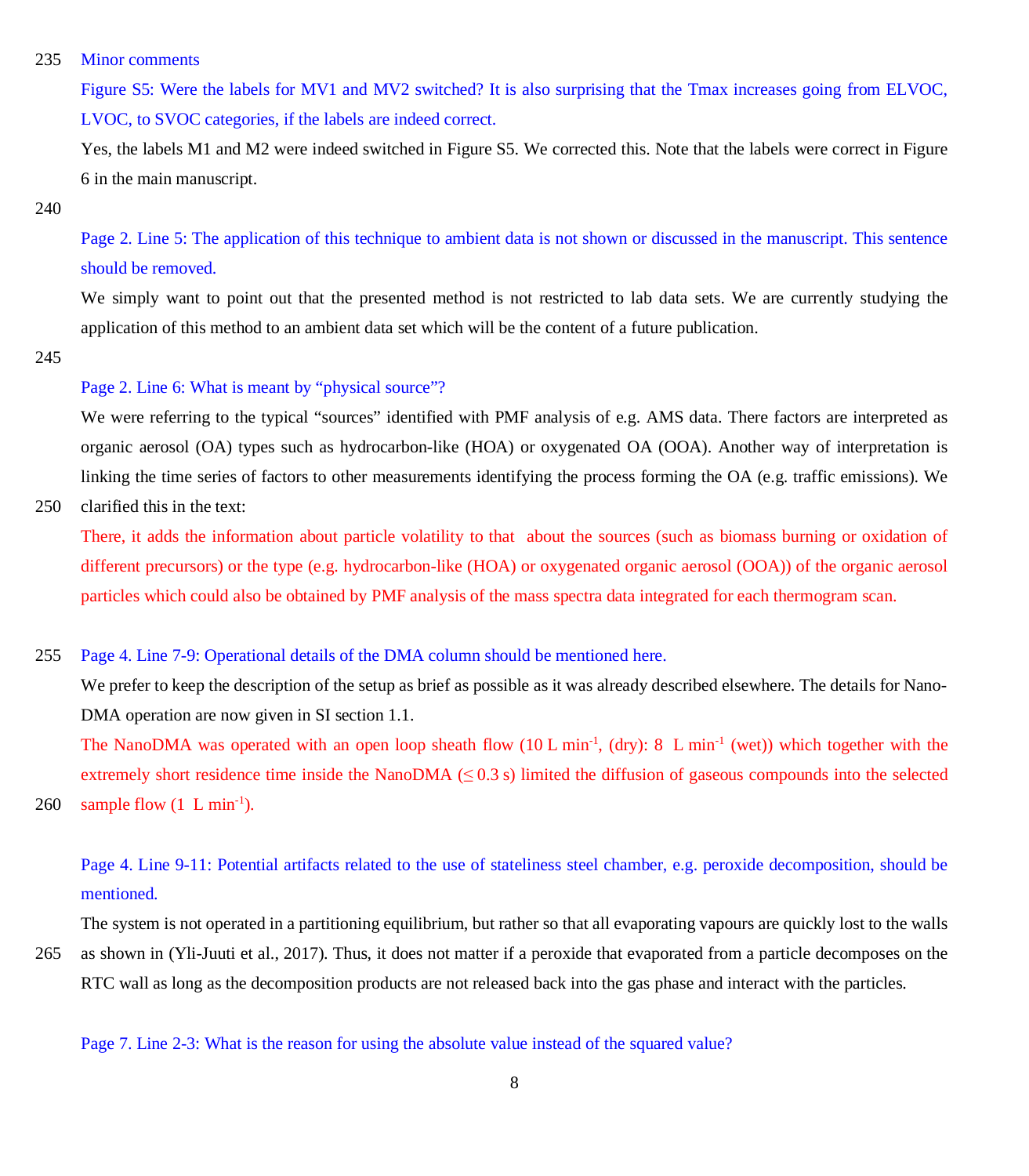When using the squared values with our data, the sum of *Varexplained* and *Varunexplained* was not equal to *Vartotal* but much smaller

270 for PMF solutions with low factor number and larger for solutions with higher factor numbers. This led to Ratio<sub>exp</sub> >1 which were not meaningful in this context. Also, if the calculation was performed in the other dimension, i.e., calculating the variance with respect to the average value for each observation j instead of the average for each ion i, the values for *Varexplained* / *Vartotal* changed.

When using the absolute distances instead of the quadratic this behaviour changed and  $Var_{explained} + Var_{unexplained} \approx Var_{total}$ . Thus, 275 we decided to use this metric as a compromise.

Page 9, Line 27-29: Please remove the "great"s. Text was changed.

280 Page 10, Line 4: Ulbrich et al., 2009 has already shown that the change in Q/Qexp with respect to the number of factor is a more reliable indicator than Q/Qexp. This is mentioned later in this manuscript, but should perhaps be moved up to this section here.

Yes, the reviewer is correct. We have actually pointed this out in our original submission (page 10, line 17):

"However, the shape of the *Q/Qexp* vs number of factors curve can be used to judge the impact of introducing another factor,

285 i.e., a large change in  $Q/Q_{evp}$  suggests the new factor explains a large fraction of the variability in the data (Ulbrich et al., 2009)."

Page 10, Line 13-16: Maybe a quotient could be defined here, such as the incremental increase in ion behaviors well-captured (what is the criteria for "well-captured"?) vs. number of factors chosen. What is correlation of the two for the PMF solutions

290 obtained here?

One difficult issue is the fact that the typical parameters to judge the quality of a PMF solution (like Q/Qexp or explained variance) did not provide insights regarding these specific ions and if their characteristic behaviour was captured. As these metrics are all summed over all ions and/or observations they are apparently not sensitive. It was in each case only a few ions where the behaviour was obviously not captured. These ions were all classified as "strong" (i.e., good signal-to-noise ratio).

295 But compared to the large number of other ions, they seem to not have a big enough impact on things like Q/Qexp or explained variance. The most robust way was to inspect the residuals as time series and mass spectra to identify time periods and ions that were not treated adequately.

Page 11, Line 17-19: Table 1 would suggest that background ions were dominated by organic residues instead of fluorinated 300 compounds. Which is the case here?

Fluorinated compounds were identified in the samples but accounted for less than 1% of the total signal. The average F content for V-type factors was  $< 0.01$  and higher for B-, C-, and D-type factors  $(0.01 - 0.05)$ . The small increase shows that there was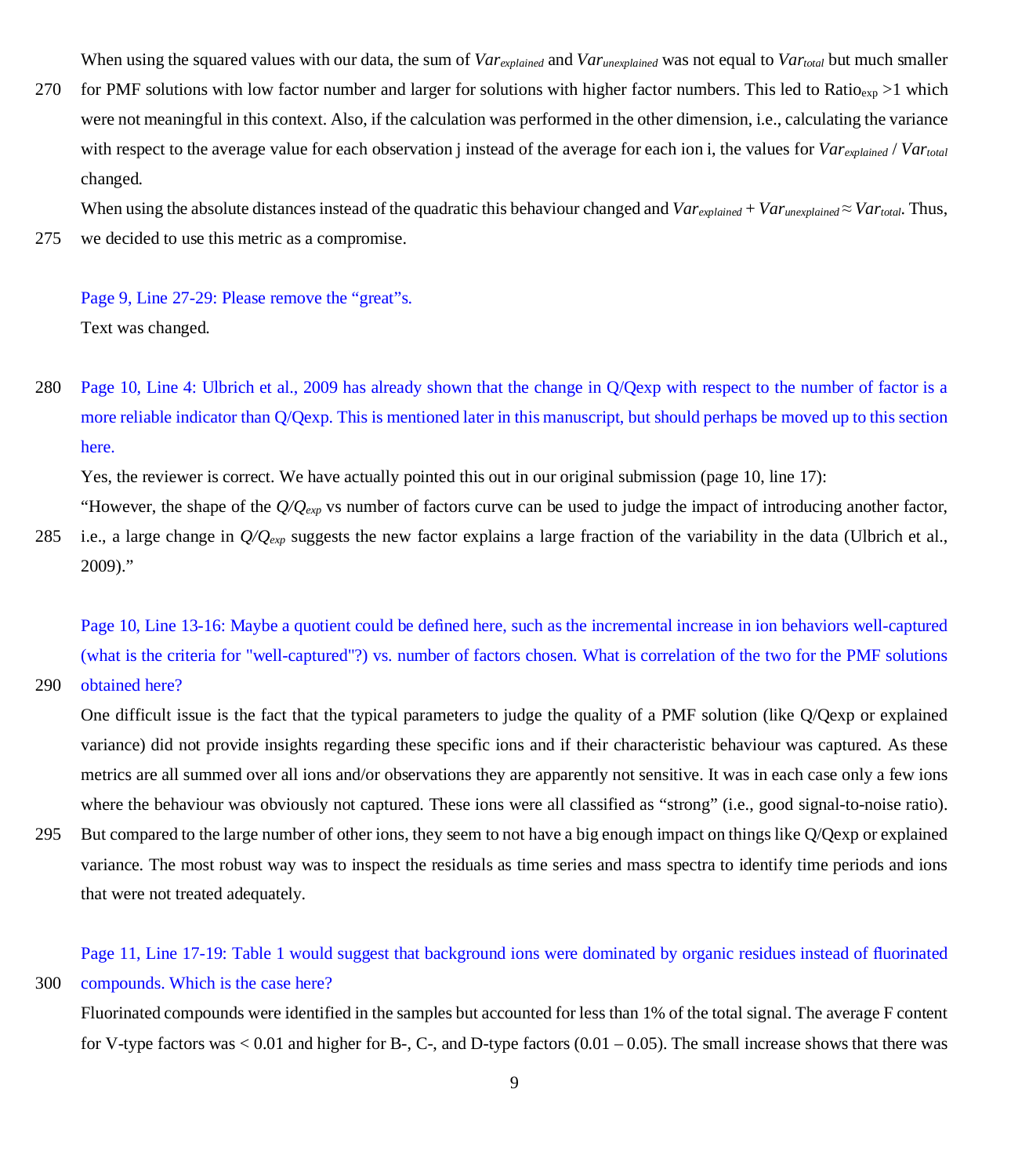a contribution of "Teflon" compounds to the background, but the majority of the B factor compounds are indeed residual compounds and/or contaminations during sampling.

305 As the contribution of fluorine to the average compositions was so small, it was omitted in Table 1 in the manuscript.

#### **Figures**

The figures are the same as were added to the SI material. Thus, we use the same labels and numbering here.



310 **Figure S 10:** Artificial thermogram data for four SOA types. (a) SOA1, (b) SOA2, (c) SOA3, (d) SOA4. SOA1 and SOA2 are combined in one data set for scenario X and so are SOA3 and SOA4 for scenario Z. Note that the thermograms are plotted vs data index. Compounds A, B, and C have the same Tmax values in all SOA types.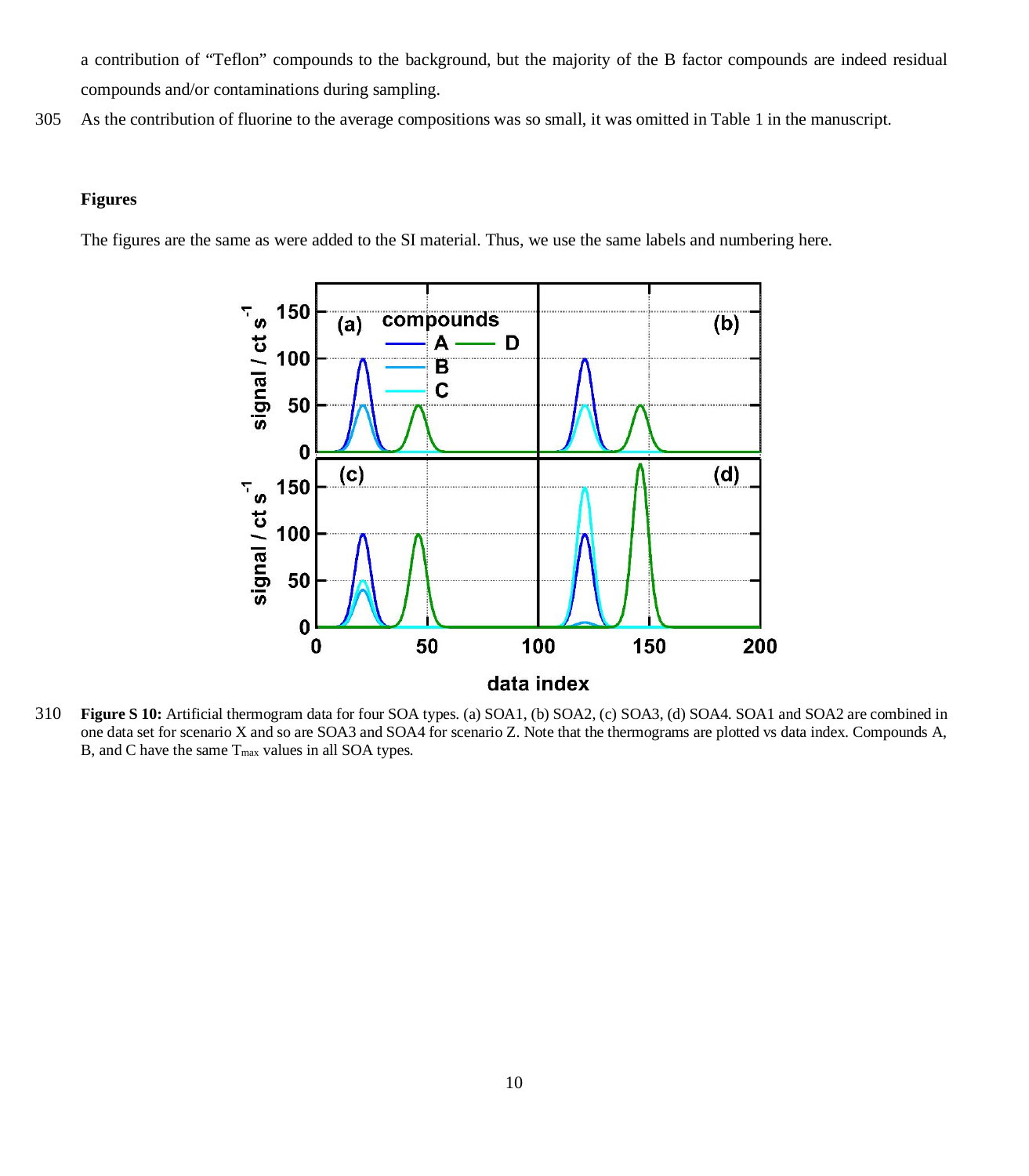

**Figure S 11:** Factor thermogram profiles (left) and factor mass spectra (right) for the 3-factor solution for scenario X. For plotting, the compounds A, B, C, D are assigned the nominal MZ values 1, 2, 3, 4 respectively.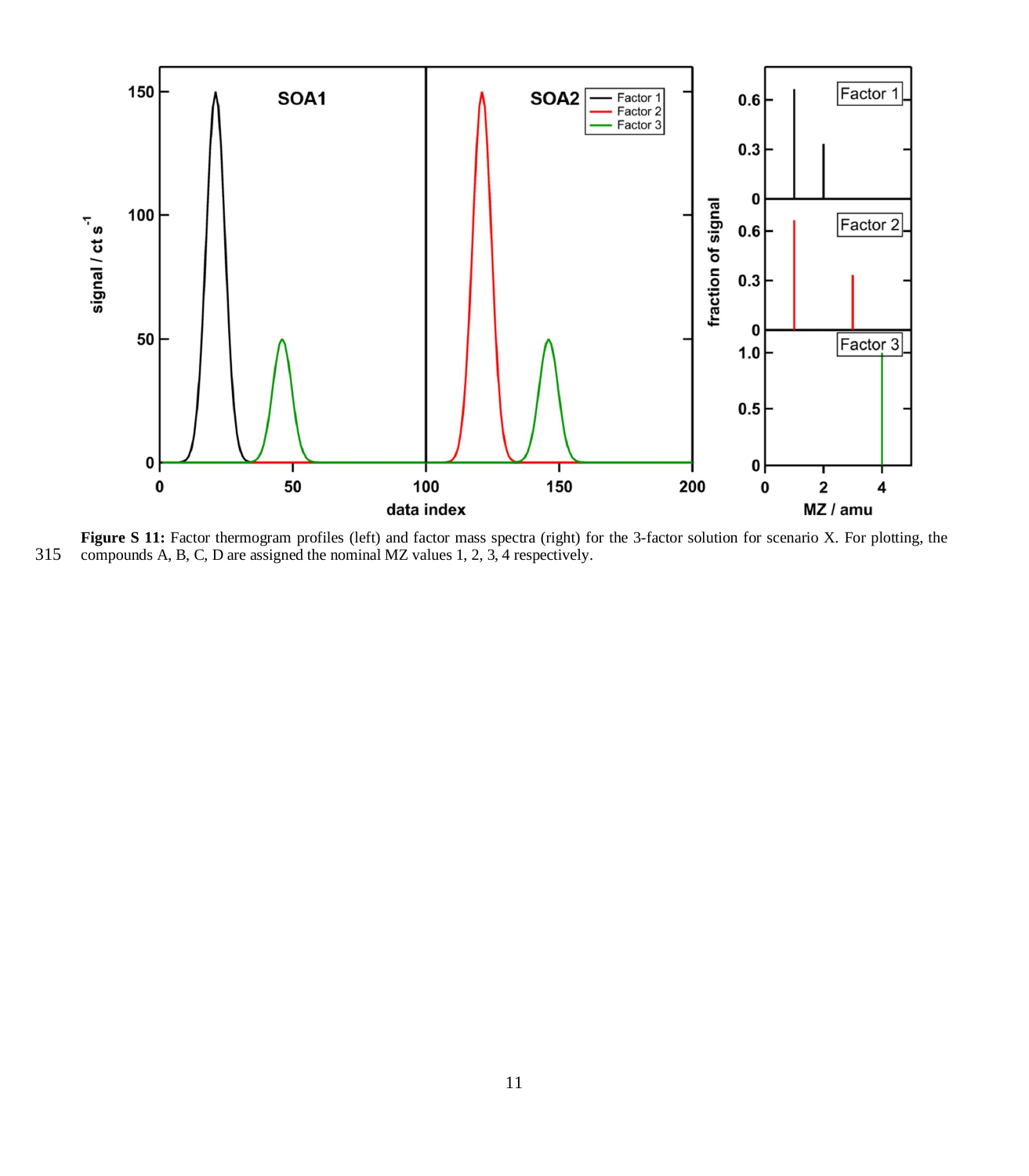

**Figure S 12:** Factor thermogram profiles (left) and factor mass spectra (right) for the 3-factor solution for scenario Z. For plotting, the compounds A, B, C, D are assigned the nominal MZ values 1, 2, 3, 4 respectively.



**Figure S 13:** Factor thermogram for compound A in scenario Z.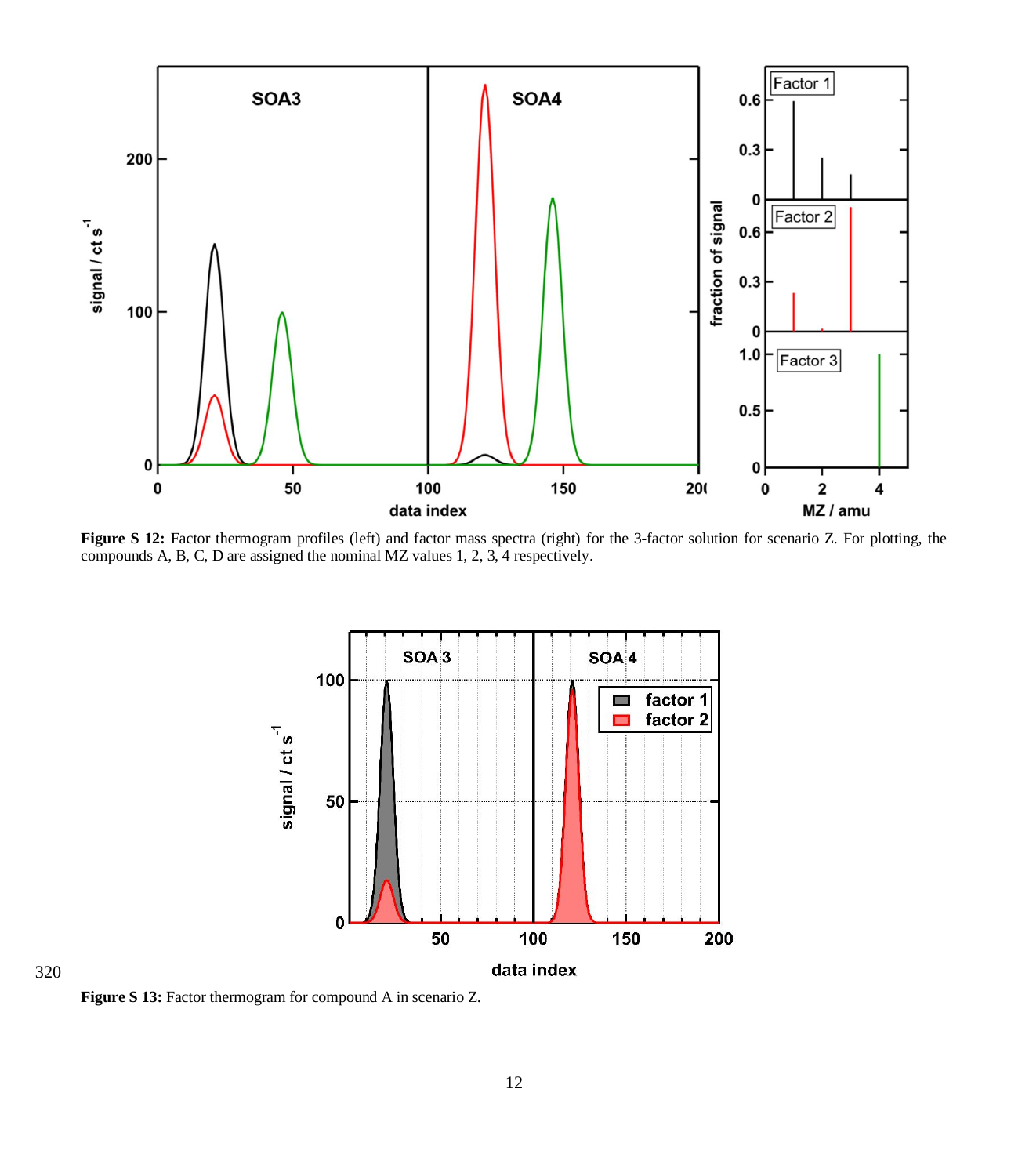

Figure S 14: Absolute contribution of factors to the signal of SOA3 and SOA4 in the scenario Z. Black: factor 1, red: factor 2, green: factor 3.



**Figure S 15:** Temperature profiles (left) and factor mass spectra (right) for the 8-factor solution the combined dataset for dry, t = 4 h samples. Each factor mass spectrum is normalised. The colour code is the same for both panels. Background colour in the left panel indicates volatility classification derived from Tmax-C\* calibrations (green: SVOC, red: LVOC, grey: ELVOC).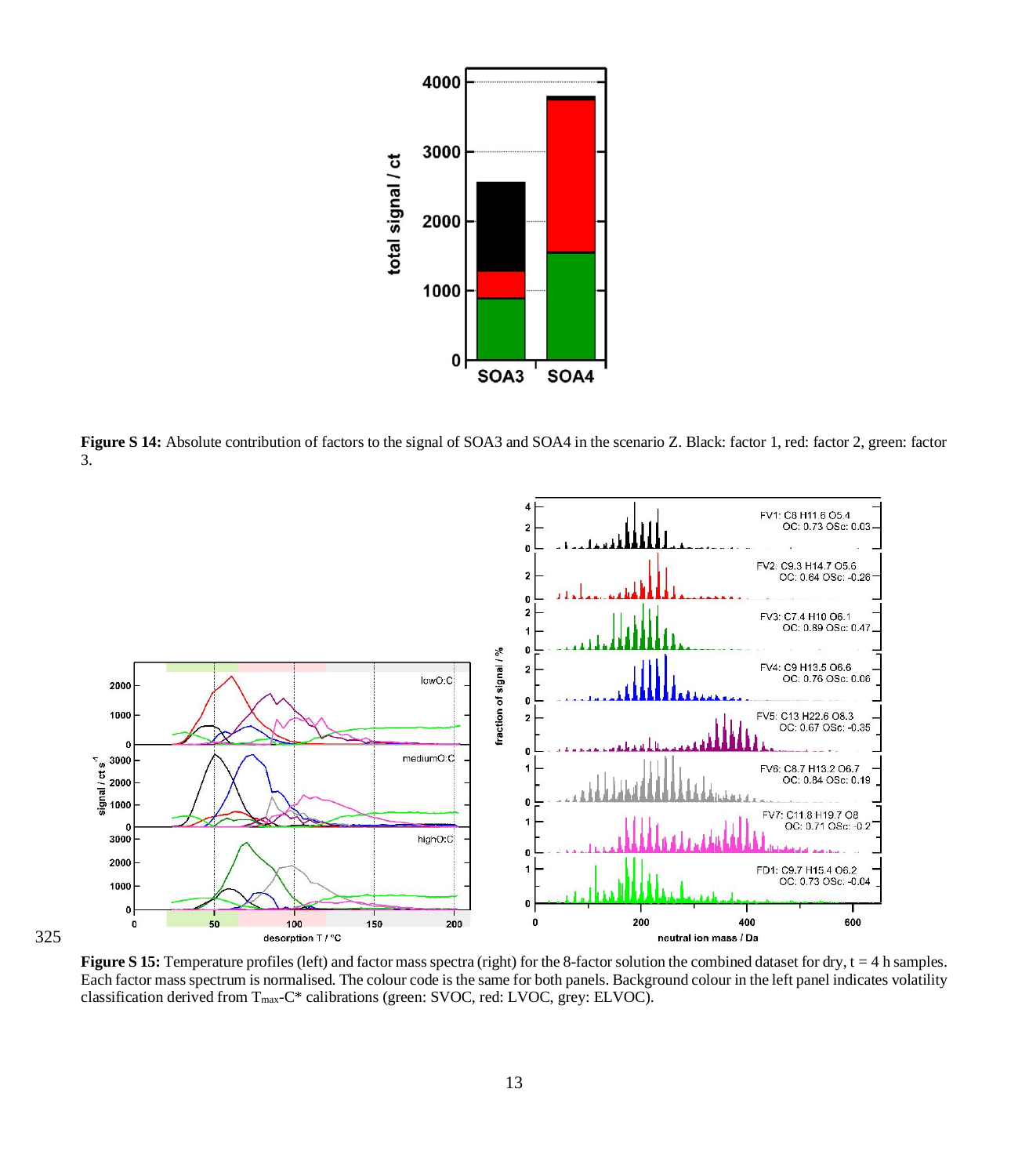

**Figure S 16** Temperature profiles (left) and factor mass spectra (right) for the 8-factor solution the combined dataset for dry, t = 4 h samples. Each factor mass spectrum is normalised. The colour code is the same for both panels. Background colour in the left panel indicates volatility classification derived from Tmax-C\* calibrations (green: SVOC, red: LVOC, grey: ELVOC).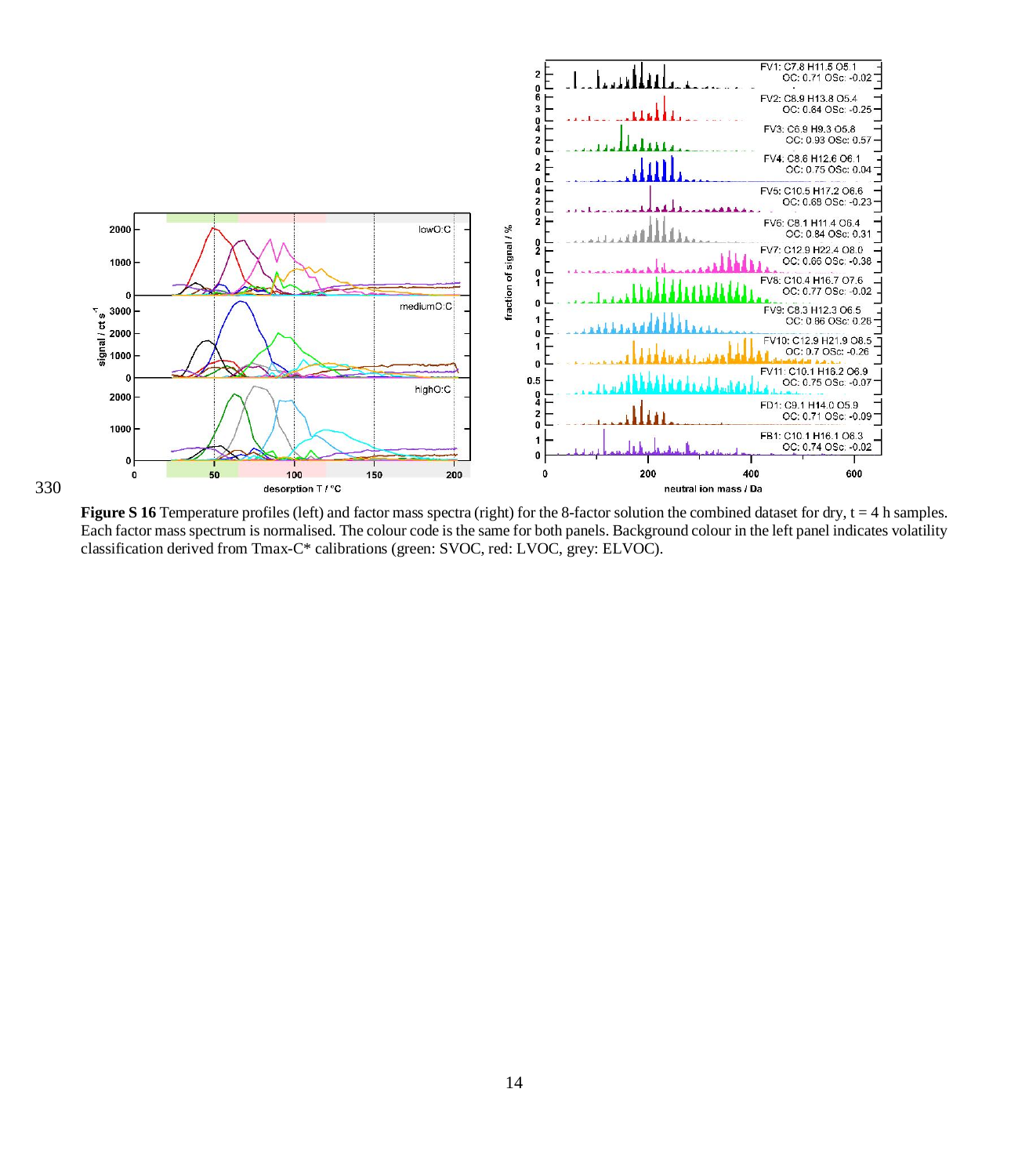

 **Figure S 17** Time series of residuals for the 8-(black) and 13- factor (red) solutions for the combined dataset and the corresponding pregrouped datasets (blue).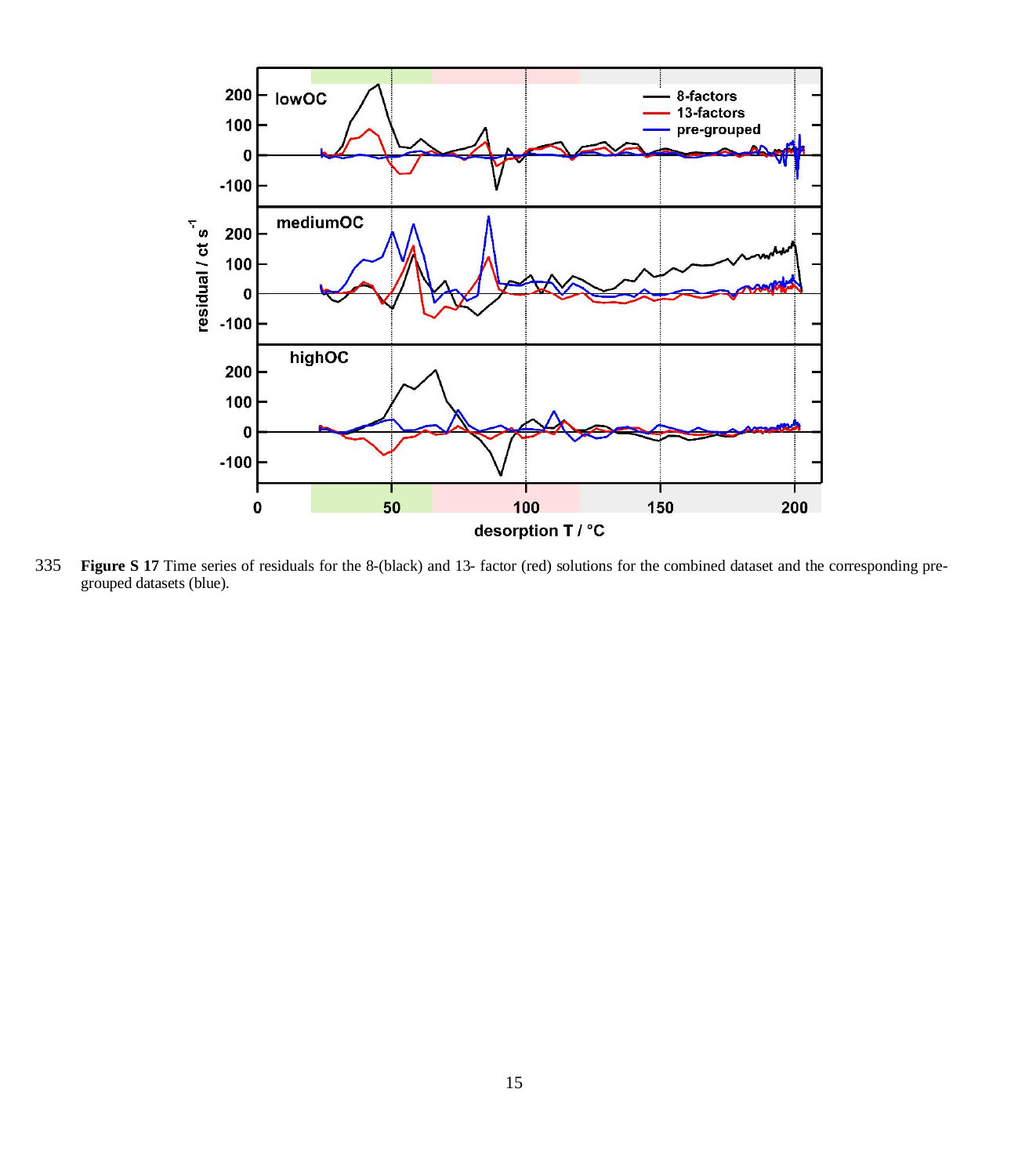

**Figure S18:** Time series of residuals of the ion  $[C_8H_{12}O_5 + I]$  for the 8-(black) and 13- factor (red) solutions for the combined dataset and the corresponding pre-grouped datasets (blue).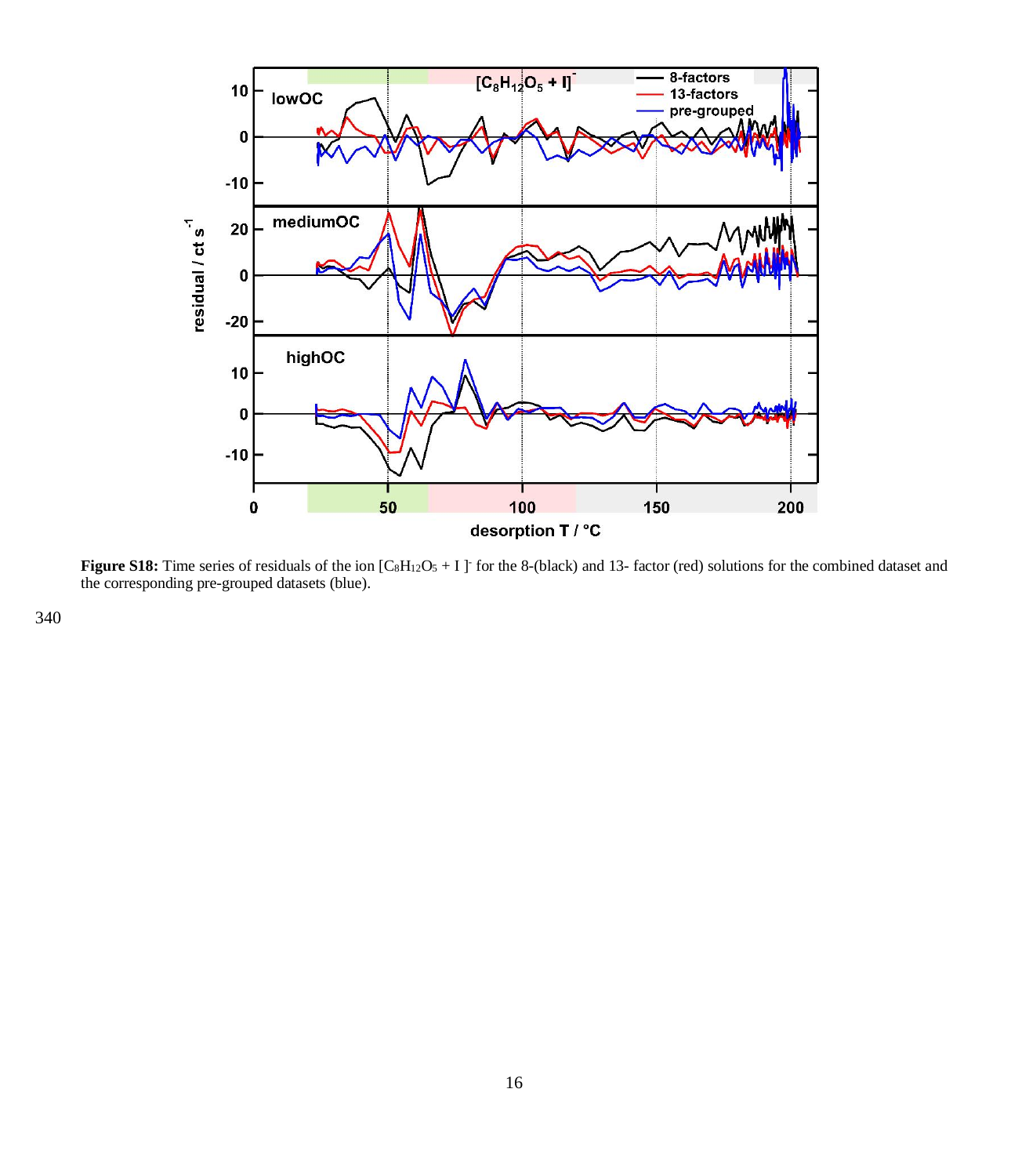

**Figure S 19:** Contrast angle plot comparing the factor mass spectra from the separate PMF analysis of each SOA type with those from the combined analysis with 13 factors. Grey areas indicate no similarity (contrast angle > 30°) while shapes of red indicate decreasing degree of 345 similarity from dark to light.